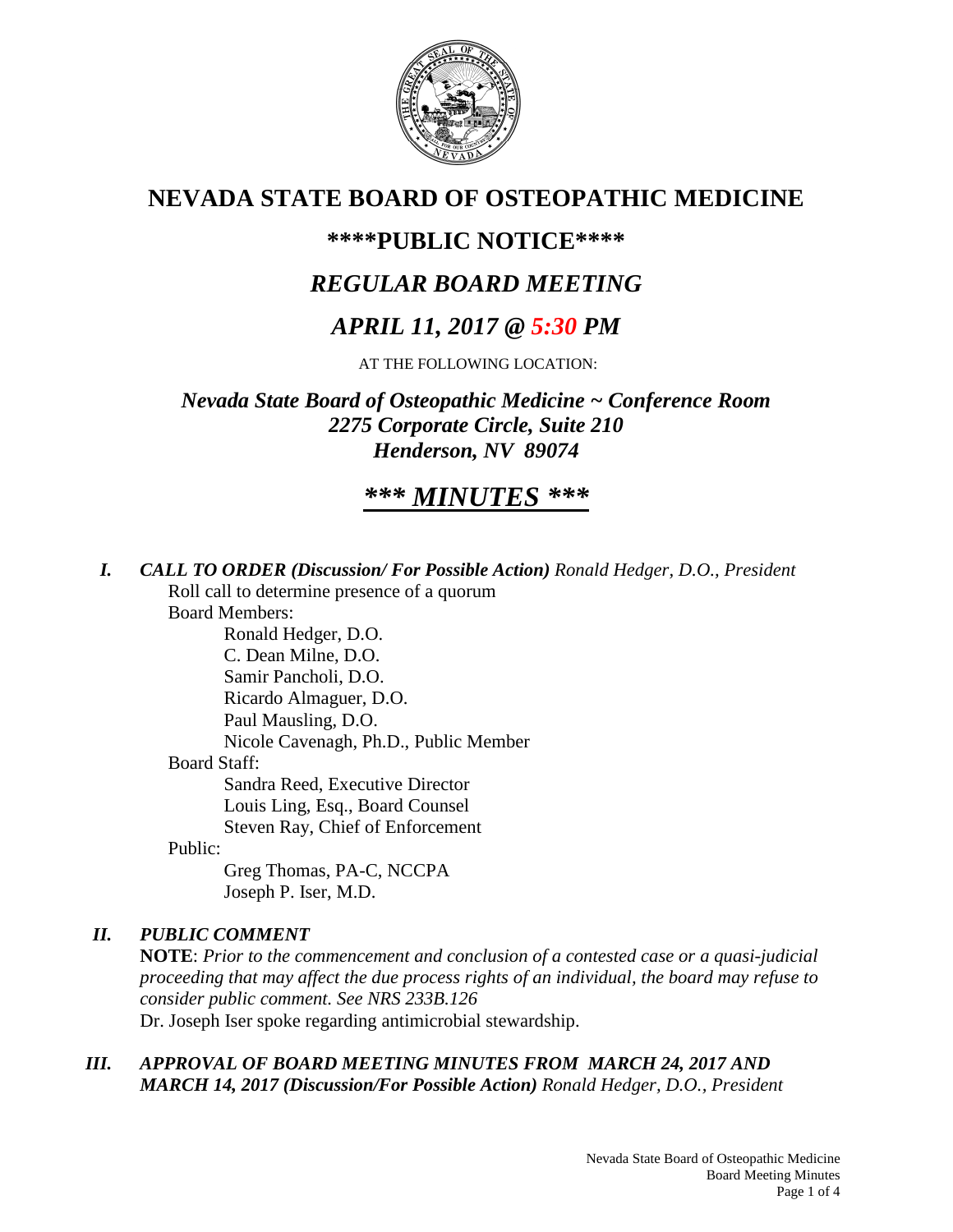A motion was made by Dr. Milne to approve the minutes from 03/14/17 and 03/24/17, seconded by Dr. Cavenagh; there being no discussion, the minutes were approved by the Board.

#### *IV. CONSENT AGENDA TO GRANT LICENSURE FOR OSTEOPATHIC PHYSICIANS & PHYSICIAN ASSISTANTS (Discussion/ For Possible Action) Ronald Hedger, D.O., President*

Under this item the Board may consider the recommendations of the Executive Director and/or President to grant licensure to the below listed applicants. The Board may remove any applicant's name from the consent motion, but may not discuss the contents of the application for licensure without the applicant present following proper notice pursuant to the open meeting law.

Consent agenda to grant FULL LICENSURE to the following applicants:

#### **Osteopathic Physician Name Specialty**

Nael Aboul-Hosn, D.O. Cardiology Bradley Burger, D.O. **OB/GYN** Peter Dalton, D.O. Anesthesiology Devin Kearns, D.O. Anesthesiology Tim Kuo, D.O. Emergency Medicine Jonathan Maxham, DO Internal Medicine Erik Nelson, D.O. Internal Medicine Brooks Wright, D.O. Emergency Medicine

#### *Special Licenses NRS.633.411: Location*

*Amina Danishyar, D.O. Kingman/Sunrise Ry Ralph Reyes, D.O. UNSOM-UNLV – Psychiatry* 

Adam Antflick, D.O. Anesthesiology & Pain Management Stanley Poole, D.O. **Physical Medicine & Rehabilitation** 

#### **Physician Assistant Supervising Physician**

Natalie Bohn, PA-C None – Active Not-Working Katrina Fogel, PA-C None - Active Not-Working Ronald Ganzon, PA-C Ho Sung (David) Pak, D.O.

*Daphne Antillon, D.O. UNSOM-UNLV – Psychiatry Ramandeep Mattu, D.O. UNSOM-UNLV – Psychiatry* 

A motion was made by Dr. Cavenagh to approve the above licensees as listed above, seconded by Dr. Pancholi, there being no discussion; the licenses were approved by the Board.

*V. CONSIDERATION/APPROVAL OF REQUEST FOR REVISION TO SETTLEMENT AGREEMENT AND ORDER REGARDING JACQUELINE LEVENTHAL, D.O., IBM SAMIR PANCHOLI, D.O., (Discussion/For Possible Action/Board may go into closed*  **session** *pursuant to NRS 241.030 to move to a closed session because the discussion will have to do with this applicant's character, alleged misconduct, professional competence, or similar items). Ronald Hedger, D.O., President* 

Mr. Ling explained the options the Board may take to address the request by Dr. Jacquelyn Leventhal to remove the status of probation from her Settlement Agreement and Order (SAO). To accommodate that request, the Board would need to amend the current SAO and draft a new amendment removing the "probation" status, but retaining the requirement to attend substance abuse counseling for the remainder of the SAO; and, it would not be public.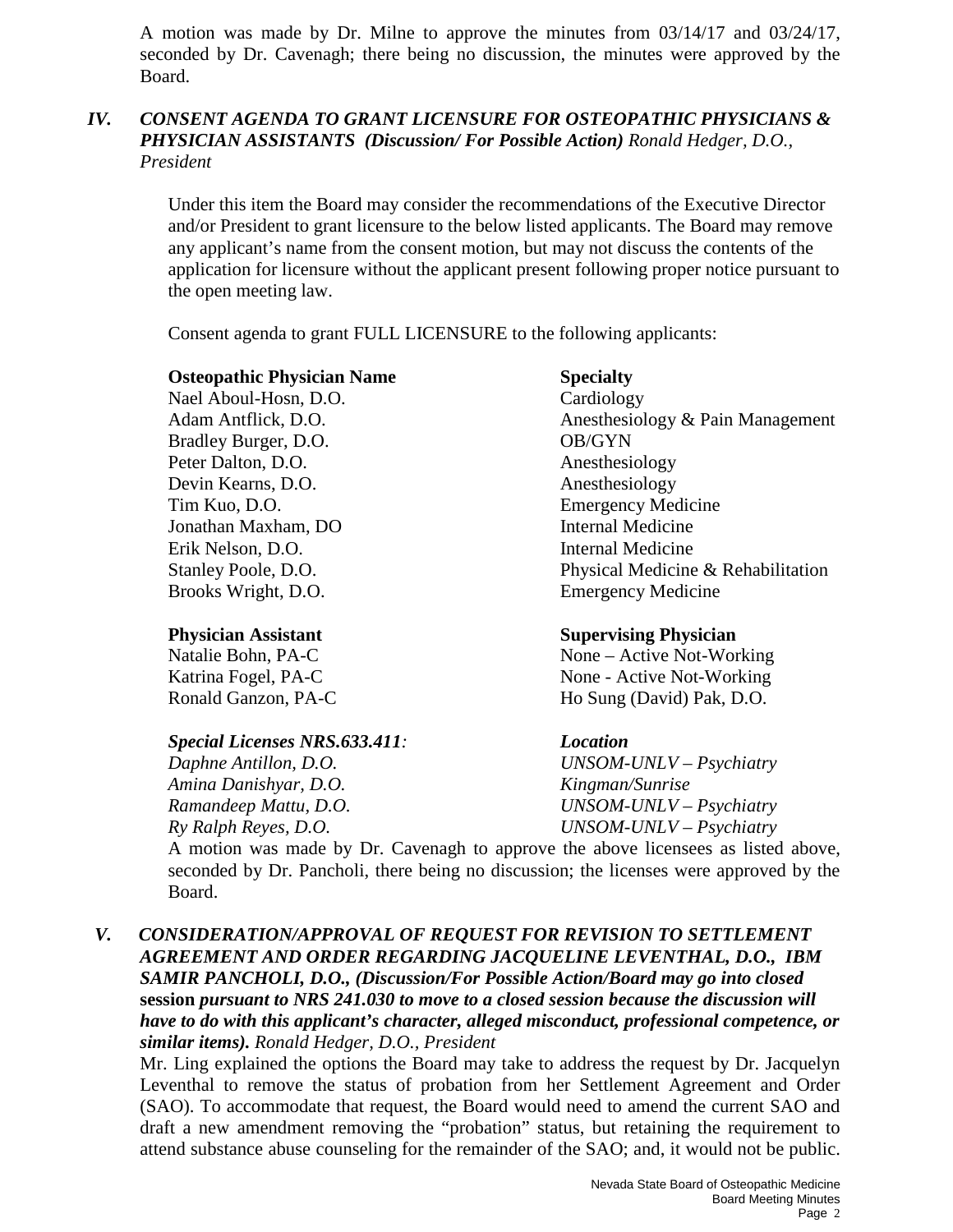If Dr. Leventhal were to break that agreement, the Board would make the new agreement public. Some Board members stated that this would not set a good precedent for further similar situations. Mr. Ling noted that Dr. Leventhal has paid off the balance of the fine required in the SAO. After discussion, a motion was made by Dr. Hedger to deny the request of Dr. Leventhal to be taken off probation, and seconded by Dr. Almaguer. The motion to deny Dr. Leventhal's request was approved by the Board. The IBM was recused from voting.

#### *VI. DISCUSSION/ACTION 2017 LEGISLATION AB474, SB346 and such other bills as may require the Board's review and after the posting of the Agenda, (Discussion/For Possible Action) Ronald Hedger, D.O., President*

Mr. Ling explained AB474-the Governor's bill addressing the opioid crisis. The bill contains similar language to the regulation proposed by the Board earlier this year. There was some discussion among the Board members and with Board staff. Dr. Hedger made a motion to approve AB474 with the amendments as presented, and was seconded by Dr. Milne. The motion was approved by Dr. Hedger, Dr. Milne, Dr. Cavenagh, Dr. Almaguer, and Dr. Mausling, with Dr. Pancholi opposed.

Mr. Ling stated that the Anesthesia Assistants bill, SB210, will likely pass, and all references to NRS633 will be removed. The Physician Assistant bill –AB284- will likely die in committee. He also explained AB328, which will likely pass and revise how outside counsel is hired by licensing boards. Currently, Mr. Ling is a part-time employee of the Board. If AB328 is passed, attorneys/counsel who are not full-time employees of Boards must be hired as independent contractors, who will need liability insurance. The bill also provides that the Board might be subject to requirements by regulations from the Department of Administration, where presently the Board is exempt from the State Budget Act.

Mr. Ling explained the amendments to SB260, which provides for the collaboration of pharmacists with physicians. The amendments limit the collaborations/practice agreements for drug therapy to ensure they do not involve controlled substances.

Mr. Ling explained AB346- which prevents physicians from professional discipline if using FDA-approved off label drugs. There was some discussion; and, Dr. Hedger made a motion to support AB346, and seconded by Dr. Pancholi. The motion was approved.

Mr. Ling explained AB353. There being no discussion, a motion was made by Dr. Hedger to oppose AB353, and seconded by Dr. Pancholi. The motion to oppose was approved.

#### *VII. PRESENTATION BY NATIONAL COMMISSION ON CERTIFICATION OF*

*PHYSICIAN ASSISTANTS (Discussion) Ronald Hedger, D.O., President*  Greg Thomas, PA-C, director of external relations with the National Commission on Certification of Physician Assistants, discussed the mission, goals, and certification/ recertification process of physician assistants.

## *VIII. PRESENTATION BY JAMES M. WILSON, V., M.D., FAAP, ON ANTIMICROBIAL*

*STEWARDSHIP IN NEVADA (Discussion) Ronald Hedger, D.O., President*  Dr. Hedger stated that Dr. Wilson was unable to attend the Board meeting, and would send information about his talk to the Board office.

### *IX. EXECUTIVE DIRECTOR'S REPORT*

- a. Financial Statement
- b. Licensing